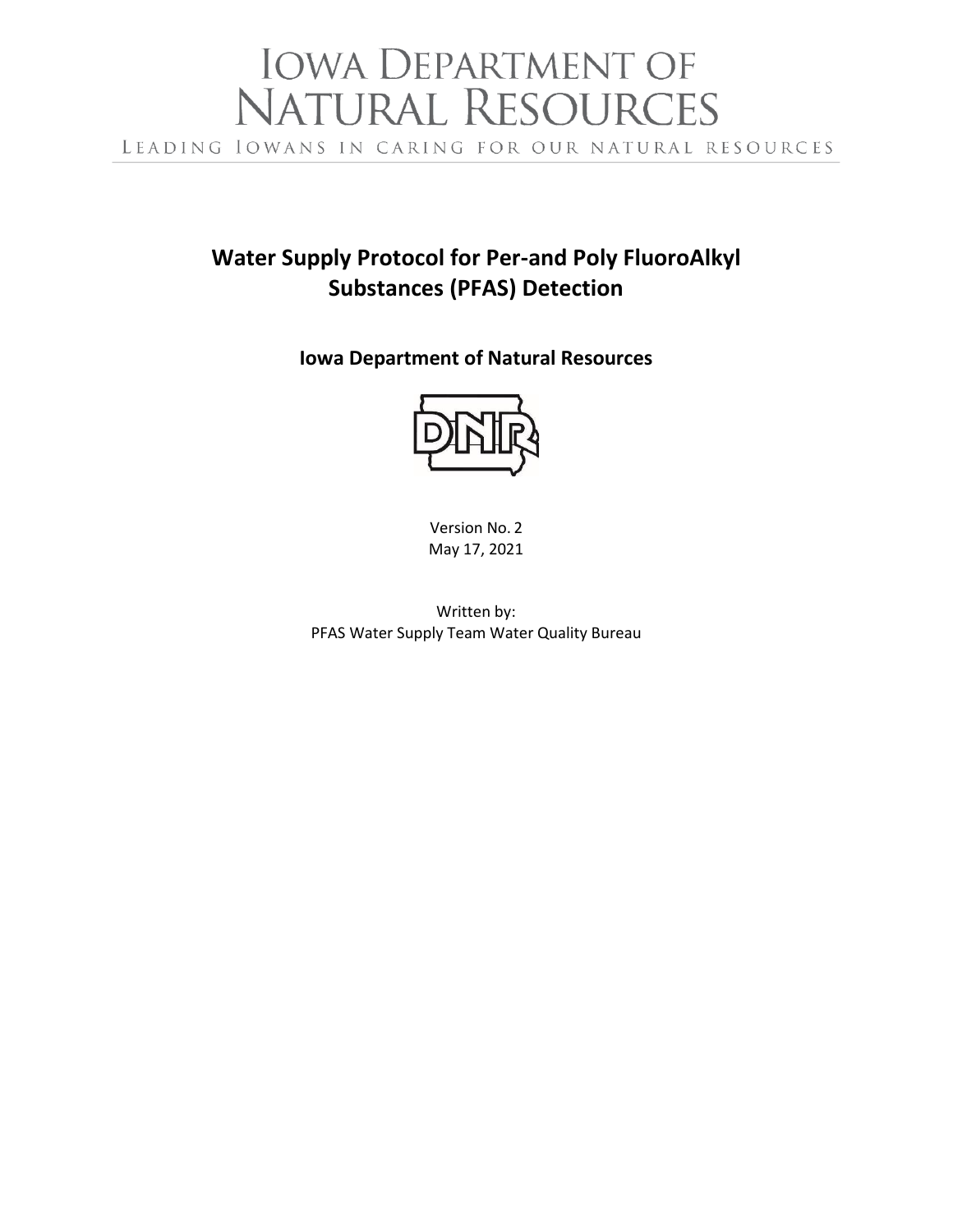#### **Background**

PFOA and PFOS are fluorinated organic chemicals that are part of a larger group of chemicals referred to as perfluoroalkyl substances (PFASs). PFOA and PFOS have been the most extensively produced and studied of these chemicals. They have been used to make carpets, clothing, fabrics for furniture, paper packaging for food and other materials (e.g., cookware) that are resistant to water, grease or stains. They are also used for firefighting at airfields and in a number of industrial processes.

Because these chemicals have been used in an array of consumer products, most people have been exposed to them. Between 2000 and 2002, PFOS was voluntarily phased out of production in the U.S. by its primary manufacturer. In 2006, eight major companies voluntarily agreed to phase out their global production of PFOA and PFOA-related chemicals, although there are a limited number of ongoing uses.

Scientists have found PFOA and PFOS in the blood of nearly all the people they tested, but these studies show that the levels of PFOA and PFOS in blood have been decreasing. While consumer products and food are a large source of exposure to these chemicals for most people, drinking water can be an additional source in the small percentage of communities where these chemicals have contaminated water supplies. Such contamination is typically localized and associated with a specific facility, for example, an industrial facility where these chemicals were produced or used to manufacture other products or an airfield at which they were used for firefighting.

Studies indicate that PFOA and PFOS can cause reproductive and developmental, liver and kidney, and immunological effects in laboratory animals. Both chemicals have caused tumors in animal studies. The most consistent findings from human epidemiology studies are increased cholesterol levels among exposed populations, with more limited findings related to:

- infant birth weights,
- effects on the immune system,
- cancer (for PFOA), and
- thyroid hormone disruption (for PFOS)

To provide Americans, including the most sensitive populations, with a margin of protection from a lifetime of exposure to PFOA and PFOS from drinking water, EPA established the health advisory level at 70 parts per trillion (ng /L). When both PFOA and PFOS are found in drinking water, the combined concentrations of PFOA and PFOS should be compared with the 70 parts per trillion health advisory level. This health advisory level offers a margin of protection for all Americans throughout their life from adverse health effects resulting from exposure to PFOA and PFOS in drinking water.

#### **Purpose**

The purpose of this protocol is to assure a consistent response by the DNR to a public water supply (PWS) with a detection of a PFAS chemical with a Health Advisory (HA) (currently PFOA and PFOS) in the untreated or finished water.

#### **Iowa DNR Water Supply Operations Monitoring Proposal for Public Drinking Water Supplies**

- a. A raw or finished water detection of PFOA or PFOS will require quarterly monitoring at the Source Entry Point (SEP) for at a minimum of 4 quarters. 567 IAC 41.15.
- b. No detection or detections less than the HA at the SEP for 4 consecutive quarters, and the PWS can document the PFOA/PFOS levels are decreasing, the PWS may request in writing to go to annual monitoring at the SEP. The written request must provide all results, an indication the PFOA/PFOS levels are trending down, and a rationale to allow annual monitoring at the SEP. The rationale should include groundwater or surface water levels, climate considerations of the quarterly sampling events, treatment used by the PWS, etc. The written request must be approved by Iowa DNR. Annual monitoring will be assigned in the quarter which yielded the highest result.
- c. After 3 annual sampling events at the SEP, the PWS may be allowed to go to triennial if the results do not increase or remain stable. The written request must be approved by Iowa DNR. (The rationale for not following the SOC/VOC detection per IAC is that a detection of an unregulated SOC or VOC contaminant would be captured every 3 or 6 years as part of the regulated analytical series. However, PFOA or PFOS are not included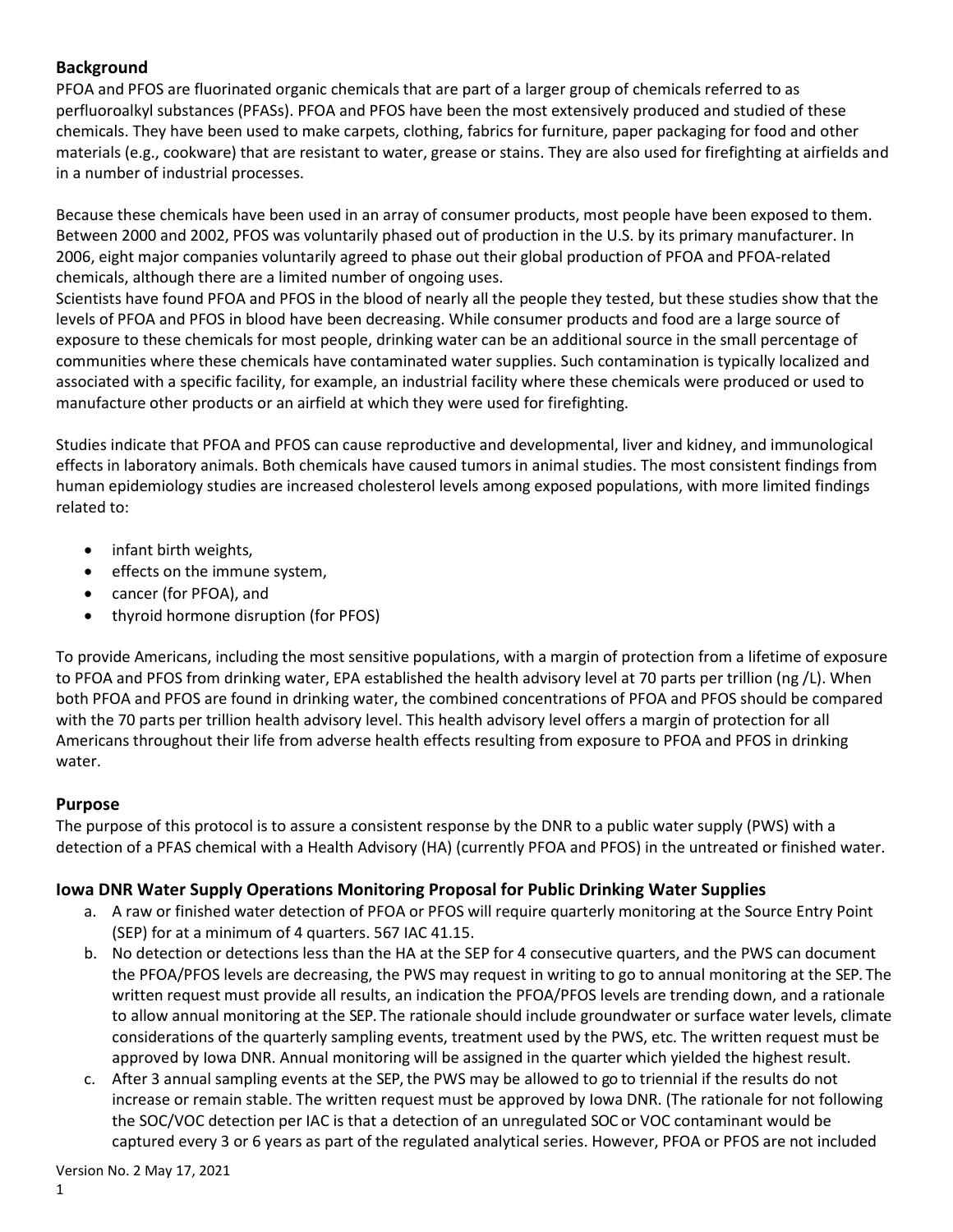with any other analysis, therefore these contaminants must be continued to be required in the Water Supply Operations permit once it has been established the water supply is at risk of contamination from PFOA or PFOS.)

- d. The PWS may request the annual or triennial PFOA or PFOS monitoring at the SEP be discontinued by providing documentation the PWS is no longer at risk. Such documentation should include analytical data of the raw water source, contaminant plume, hydrology, remediation, etc. Future frequency of the monitoring will be considered.
- e. Public Notice (PN) will be required if the HA at the SEP is exceeded. In addition, quarterly monitoring will be continued. 567 IAC 42.1(1).

#### **Ongoing or potentially changing actions include:**

- 1. Currently PFOA and PFOS are the only PFAS compounds with HAs. It is expected that HAs will be developed for additional compounds, specifically GenX. Additional compounds will be included as HAs are developed.
- 2. Public Notice templates will be provided to the PWS required to complete PN. See Attachment A.
- 3. Laboratories with capabilities of analyzing samples and providing the data to SDWIS will be identified and updated as needed.
- 4. PFAS treatment (improvement, enhancement, addition, alternative source) is eligible for State Revolving Fund (SRF) loan forgiveness if a PWS is impacted by PFOA or PFOS (or any PFAS compound with an HA).

#### **Iowa Administrative Code references**

- 567 IAC 41.15 (455B) provides the authority to assign monitoring for a contaminant present in a PWS that poses a threat to human health.
- 567 IAC 42.1(1) (455B) provides the authority to require a PWS to notify the public of an exceedance of a health advisory.